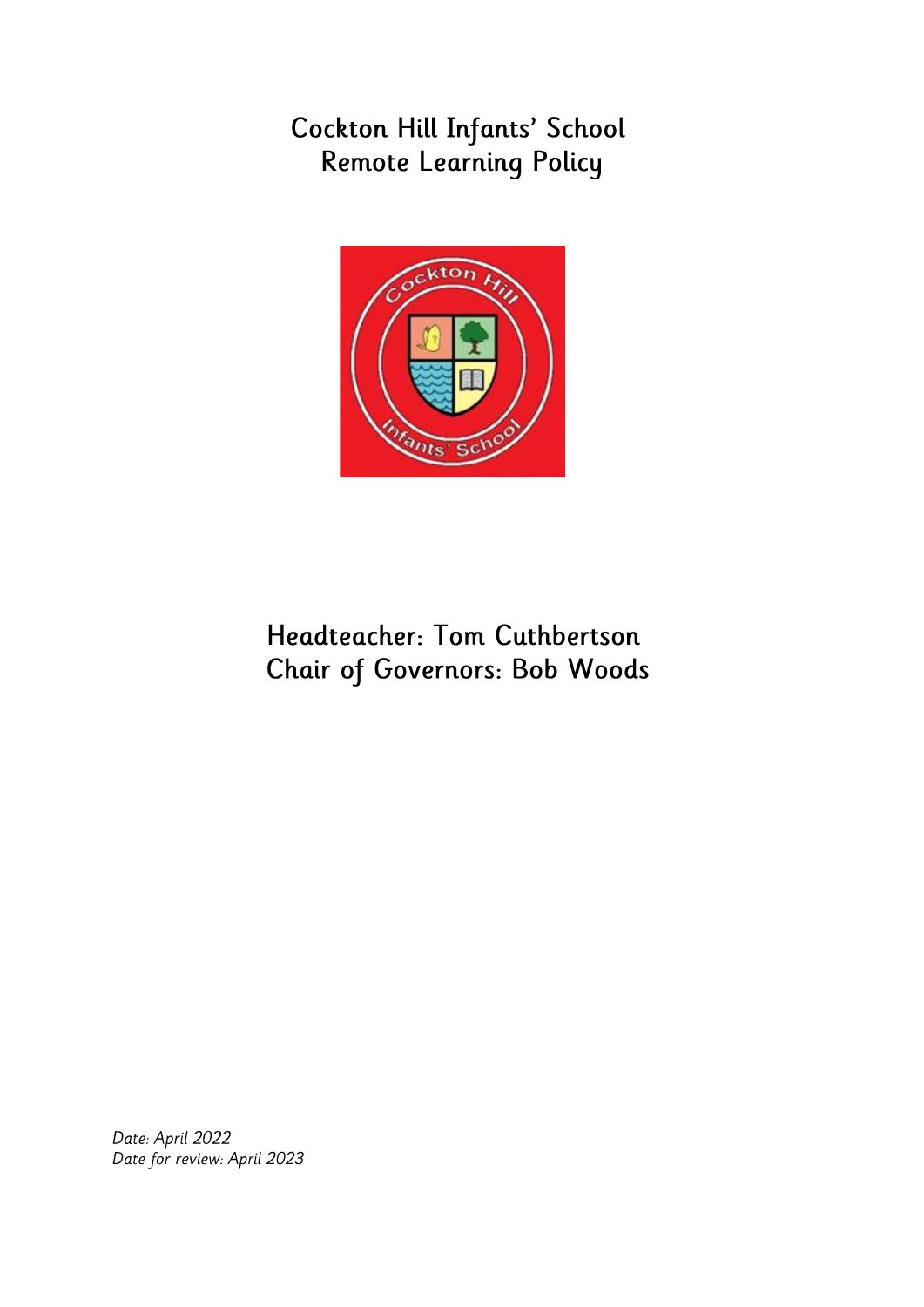#### **Remote Learning Policy**

In developing our Remote Learning Strategy, we have considered the individual needs of our families including the age and stage of development that our pupils are at. We have also considered the EEF evidence regarding remote learning

([https://educationendowmentfoundation.org.uk/covid-19-resources/best-evidence-on](https://educationendowmentfoundation.org.uk/covid-19-resources/best-evidence-on-supporting-students-to-learn-remotely/)[supporting-students-to-learn-remotely/\)](https://educationendowmentfoundation.org.uk/covid-19-resources/best-evidence-on-supporting-students-to-learn-remotely/)

in addition to advice published by Ofsted

([https://www.gov.uk/government/publications/whats-working-well-in-remote](https://www.gov.uk/government/publications/whats-working-well-in-remote-education/whats-working-well-in-remote-education)[education/whats-working-well-in-remote-education\)](https://www.gov.uk/government/publications/whats-working-well-in-remote-education/whats-working-well-in-remote-education)

#### **Digital Platform Access**

Our Reception, Year 1 and Year 2 children all have access to Sumdog and Bug Club. These are digital platforms for numeracy and reading respectively.

Year 1 and Year 2 children all have access to Spelling Shed and Lexia for a variety of literacy skills.

Our remote learning videos and work set do not require access to digital platforms.

#### **Immediate provision**

In the event of a lockdown or isolation period children will be sent home with a work pack of worksheets and/or other activities. If they are already isolating materials will be posted to you in person or by postal service (dependant on demand) as soon as possible.

Each activity will have an associated video which will be sent out via our text messaging service. For the small proportion of our parents that do not have a smart phone, a device and (if needed) internet hub will be provided. The videos are then emailed directly to the device.

#### **The School Community**

It is our aim that all of our children feel part of the school community during periods of lockdown or isolation. In order to achieve this, we will try and keep as much as the school day as possible through our remote learning. So, for example, video assemblies will be sent out via our text service at least twice a week. During the assemblies, individual children are mentioned in relation to their efforts with their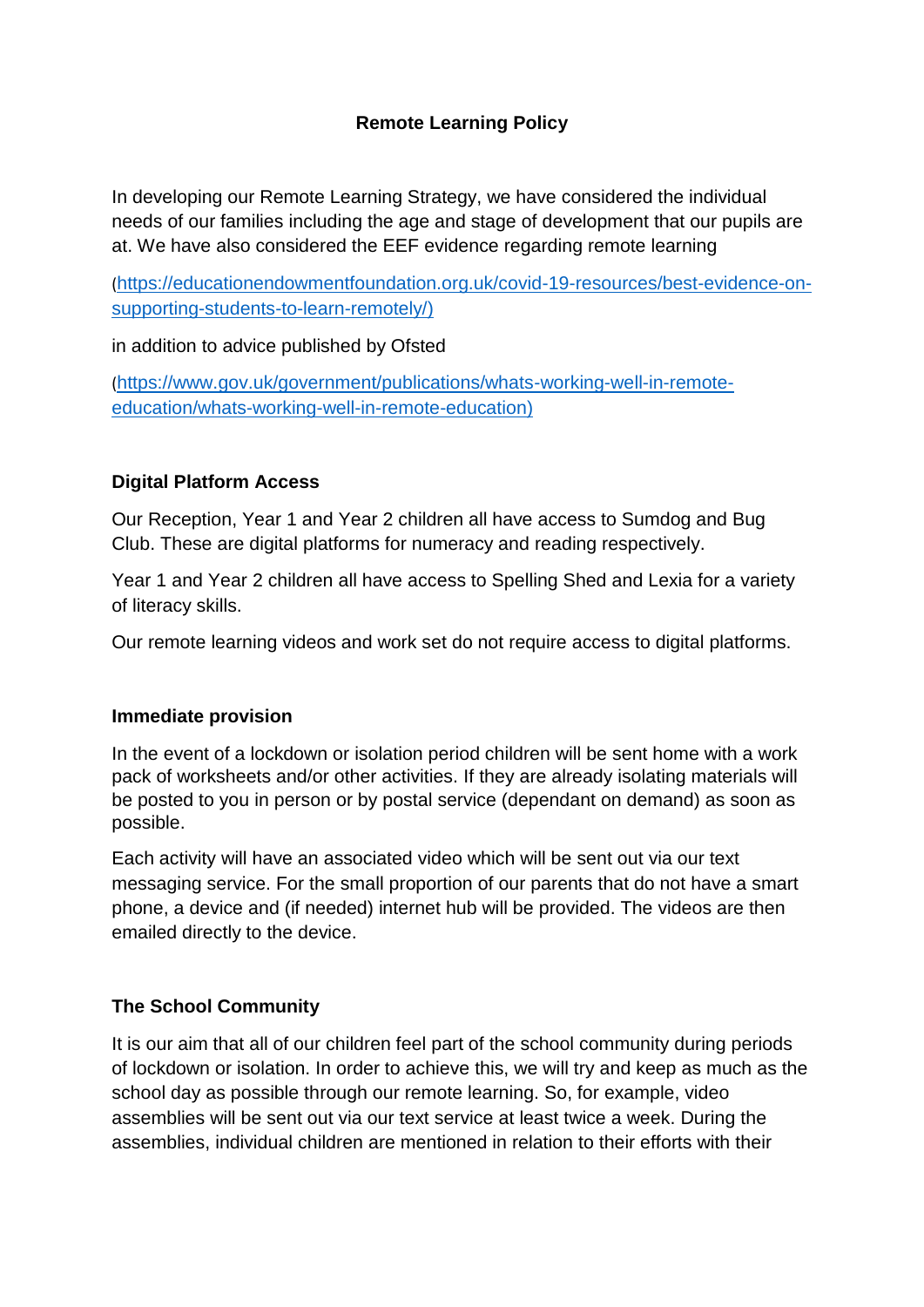learning (at home or in school) and we celebrate important events such as Birthdays of staff or children.

We also set tasks that are whole school projects and post updates to social media and via our learning videos. This enables children to contribute to the school project and also to see the contribution of their peers.

#### **Planned Remote Curriculum**

Our remote curriculum is based on the Medium-Term Plans of the individual year group. The children in school will be completing the same work as the children working from home. You can see example timetables in appendix A. In line with the government guidance our remote curriculum will require a minimum of 3 hours of work time a day in KS1. This time includes the learning/teaching videos and the follow up tasks. On the majority of days, children will need 3 and a half to 4 hours to complete remote learning.

#### **SEN Provision**

Those children with SEN are provided with remote learning in the same manner. However, this work is bespoke to the individual needs of the child, with the video's usually featuring a familiar staff member.

#### **Online Resources**

Our online learning videos are put on youtube. They are unlisted so that they cannot be found without the specific link. The links for the learning videos are sent to parents each day via our text messaging service.

We have other online resources such as the online learning platforms previously mentioned. These are all accessible with a smart phone. Teachers set work on the platforms to consolidate learning from that particular week. They may also use it to revisit learning. Progress on the platforms is closely monitored by each class teacher.

Our website also details other online learning that is widely accessible.

#### **Paper-based Resources**

Paper based resources are posted or hand delivered to parents. These resources are the tasks that usually relate to one of the learning videos that has been sent out. So, for instance a parent may receive a text saying "Y2 – Literacy. Please view [www.youtube.com/video](http://www.youtube.com/video) and complete worksheet A". This directs parents to the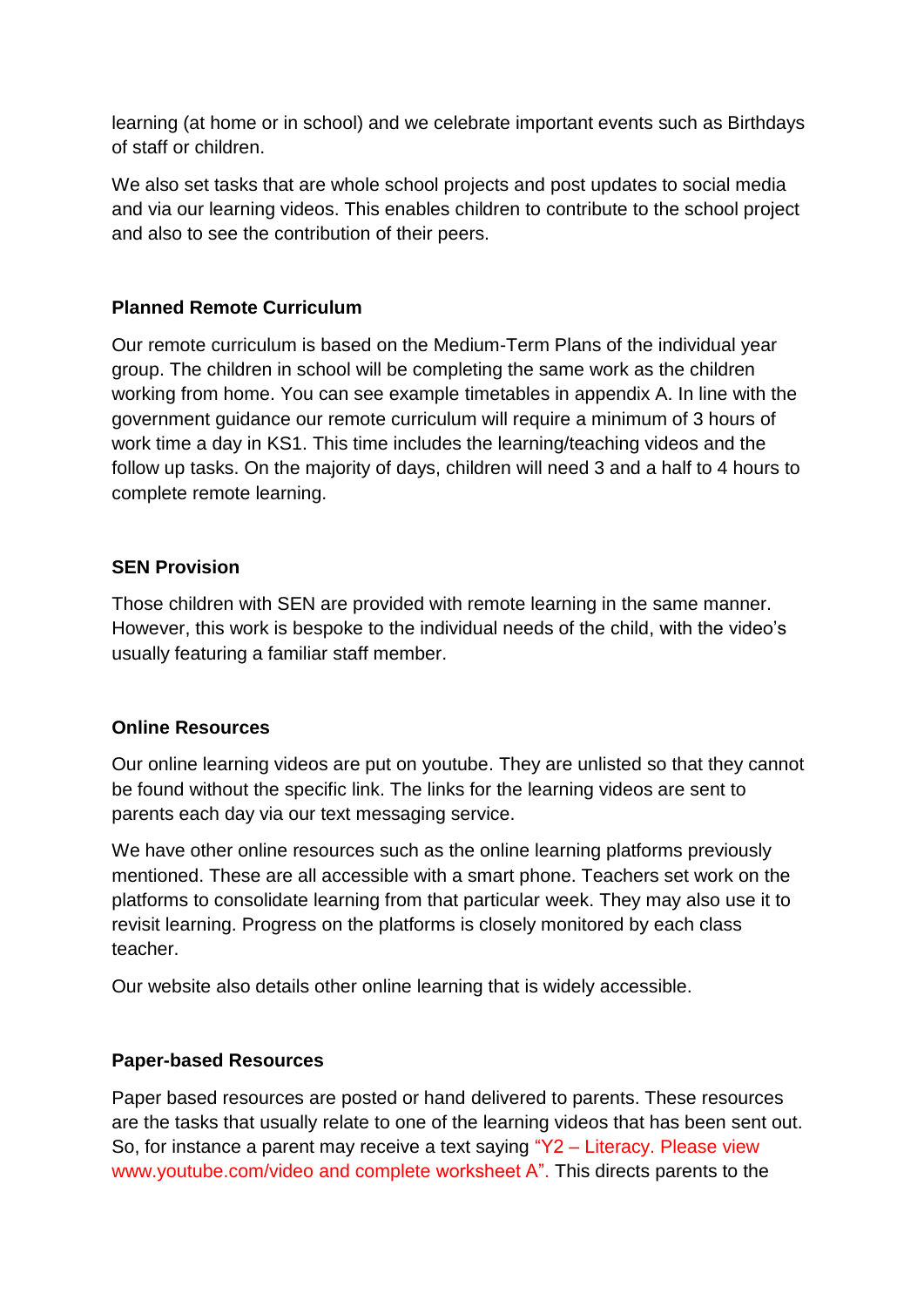learning video and then also the paper-based task that they are to complete afterwards.

For many of the paper-based tasks for numeracy staff have access to White Rose Maths worksheets and also power maths books, both of which follow our numeracy scheme.

In terms of literacy, staff have access to twinkl, phonics bug and lexia resources.

It is important to note that some tasks set may not be paper based. For example, teachers may ask children to use items for counting or grouping.

#### **How pupils without a device will be taught**

Our remote learning strategy has been specifically designed to meet the needs of our families. We are mindful of the fact that many of our pupils do not have access to a device. Therefore, to access our home learning the only device required is a smart phone and a router for internet access if families do not have a data plan. The vast majority are able to access the home learning in this manner.

For the small number of pupils that do not have access to a smartphone/ internet, we have provided a mobile router with prepaid data and an ipad. Parents are required to sign a user agreement before taking possession of these items.

Once the children have the device and router, the work is sent to them via email and they are able access the same learning videos as the other children in their Year group.

#### **Engagement**

We check engagement of our videos through a number of ways. The work that is returned is a good indicator of engagement with our home learning although we recognise that some families may find it difficult to get out to drop off the work. Our fortnightly telephone calls to parents by class teachers are also provide a good indicator of engagement. During these calls we can also deal with any issues that parents or pupils are experiencing.

Parents are also sent out daily texts to ask if they engaged with the learning that day. On two days of the week the texts encourage parents to photograph a piece of work and email it to the class teacher. Feedback is then provided via email.

#### **Feedback**

In order for children to receive feedback on their work, we ask parents to email a photo of the work to the teacher for feedback on the email addresses below.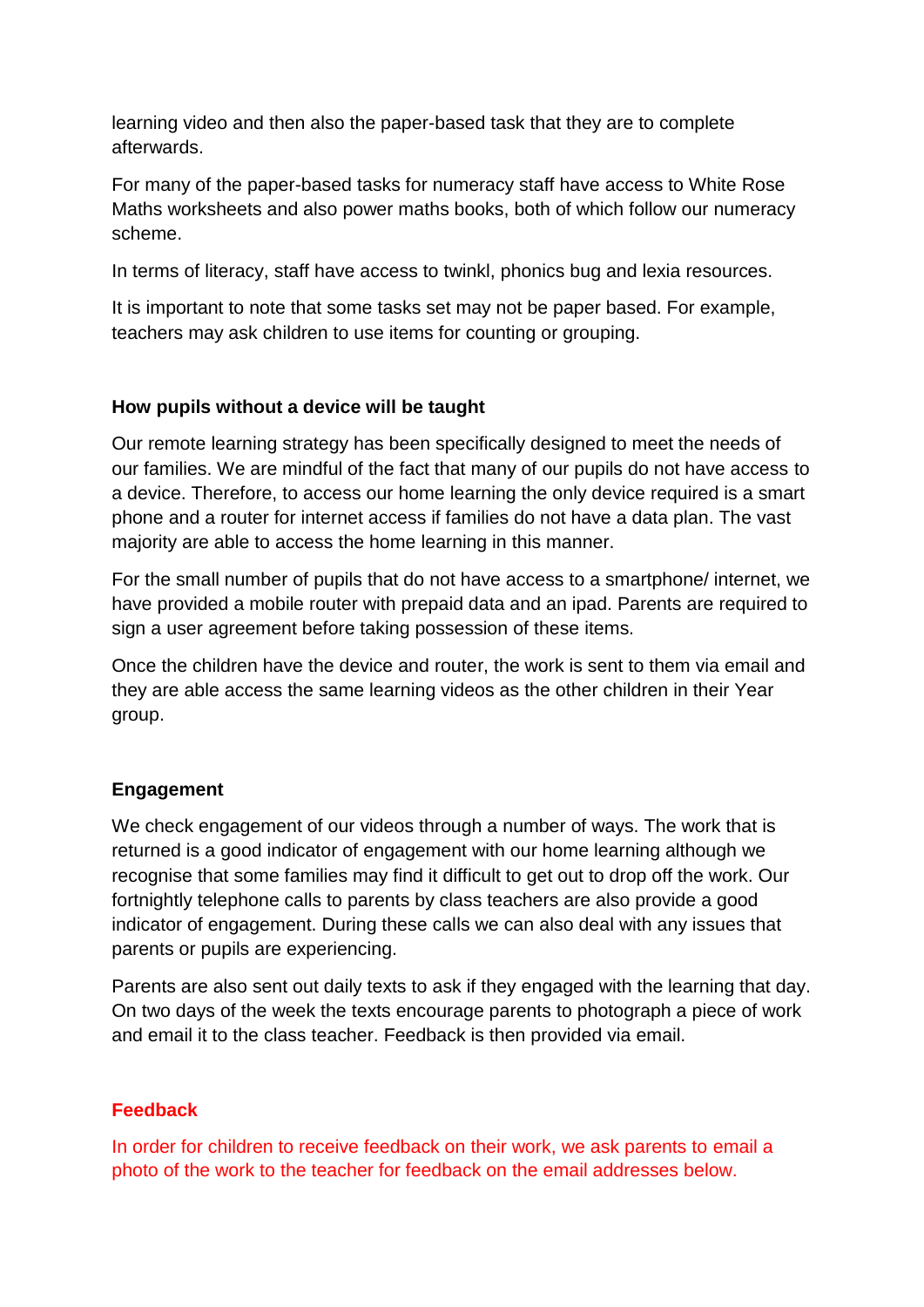| <b>Nursery</b>     | nursery.chis@gmail.com |
|--------------------|------------------------|
| Class $1/2$        | eyfs.chis@gmail.com    |
| Class 3            | class3.chis@gmail.com  |
| Class 4            | class4.chis@gmail.com  |
| Class <sub>5</sub> | class5.chis@gmail.com  |
| Class <sub>6</sub> | class6.chis@gmail.com  |

Once the work is received it is marked by the teachers and feedback is provided through the e- mail service.

#### **Guidance for Parents**

Parents are all provided with initial guidance of how our remote learning strategy works, via the leaflet in appendix B. This is on our website and on social media. We also explain the process via our text service.

If parents require any guidance or clarification regarding the learning videos or the tasks set, they are encouraged to email the class teacher. For those without email they are encouraged to call the school.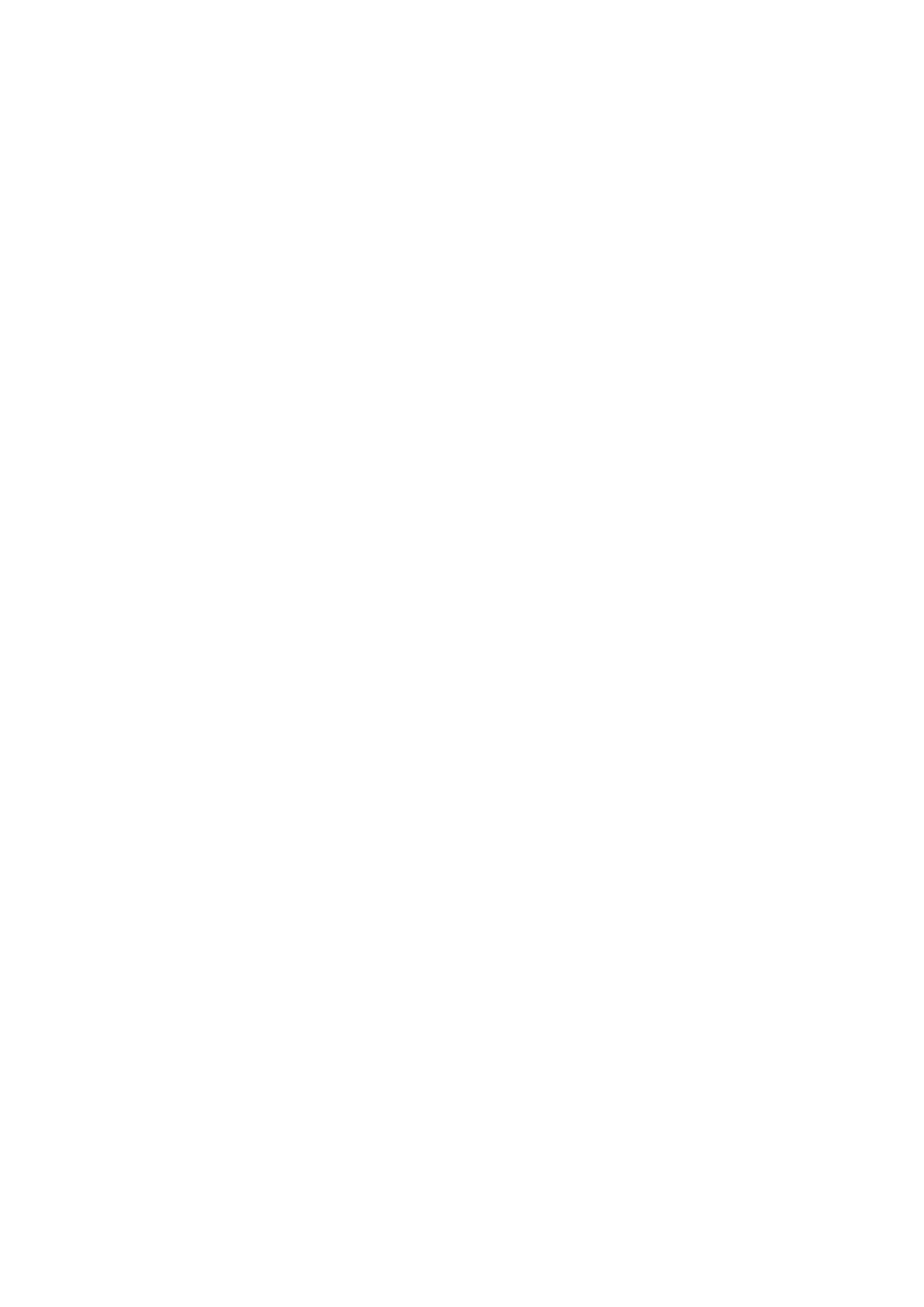**Appendix A – Example Timetables**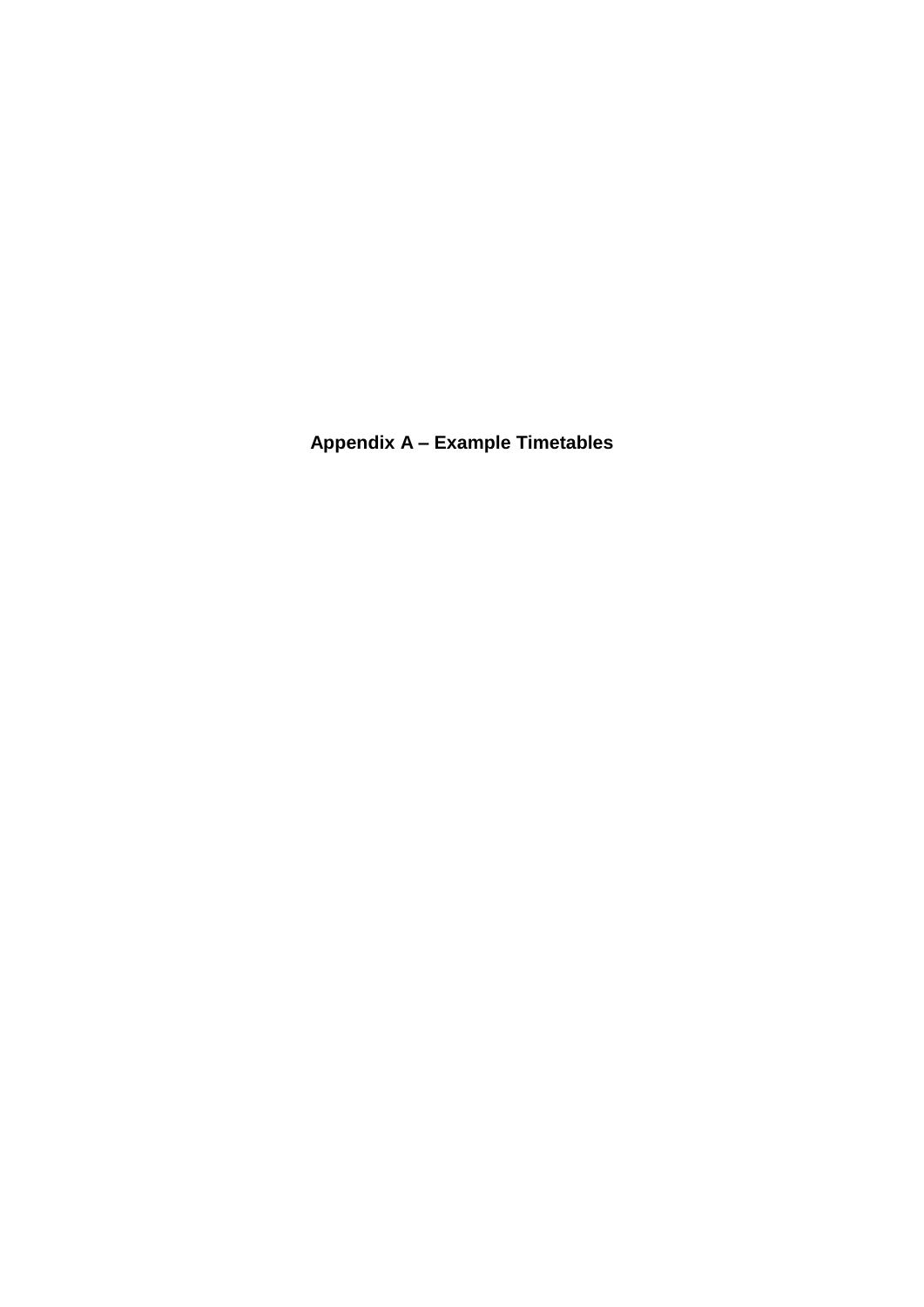| <b>KS1 Example Timetable</b> |                                           |                                                     |                 |                                                  |                                |          |                     |                                                            |  |                                 |
|------------------------------|-------------------------------------------|-----------------------------------------------------|-----------------|--------------------------------------------------|--------------------------------|----------|---------------------|------------------------------------------------------------|--|---------------------------------|
|                              | $9.15 -$<br>9.45                          | $9.45 - 10.45$                                      | $10.45 -$<br>11 | $11 - 12$                                        |                                | $12 - 1$ | $1 - 1.30$          | $1.30 - 2.30$                                              |  | $2.30 - 2.45$                   |
| Monday                       | Phonics<br>video and<br>follow up<br>task |                                                     | <b>Break</b>    | Access<br>sumdog<br>30 mins                      | Reading<br>for $15$<br>minutes | Lunch    | PE video<br>workout | Foundation subject<br>learning video and<br>task           |  | Story and<br>comprehension task |
| Tuesday                      | Phonics<br>video and<br>follow up<br>task | Literacy<br>Learning video<br>and follow up<br>task | <b>Break</b>    | Numeracy<br>Learning video and<br>follow up task |                                | Lunch    | PE video<br>workout | Access<br><b>Spelling</b><br>shed or<br>lexia (30<br>mins) |  | Story and<br>comprehension task |
| Wednesday                    | Phonics<br>video and<br>follow up<br>task | Literacy<br>Learning video<br>and follow up<br>task | <b>Break</b>    | Numeracy<br>Learning video and<br>follow up task |                                | Lunch    | PE video<br>workout |                                                            |  | Story and<br>comprehension task |
| Thursday                     | Phonics<br>video and<br>follow up<br>task | Literacy<br>Learning video<br>and follow up<br>task | <b>Break</b>    | Numeracy<br>Learning video and<br>follow up task |                                | Lunch    | PE video<br>workout |                                                            |  | Story and<br>comprehension task |
| Friday                       | Phonics<br>video and<br>follow up<br>task | Reading<br>for $15$<br>minutes                      | <b>Break</b>    | learning video and<br>task                       | Foundation subject             | Lunch    | PE video<br>workout | French<br>learning<br>video and<br>task (30<br>mins)       |  | Story and<br>comprehension task |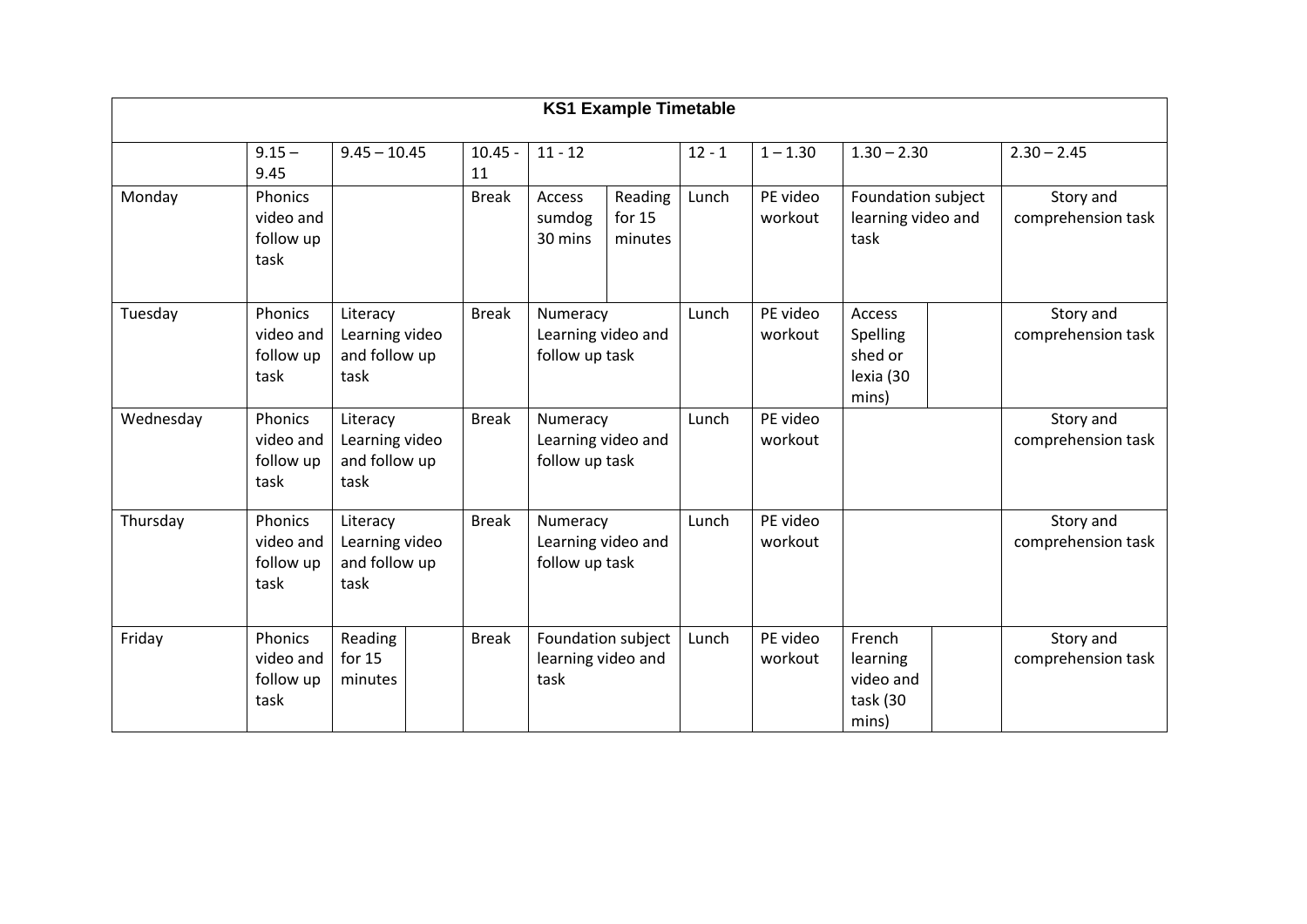| <b>EYFS Reception Example Timetable</b> |                                                                                                                         |                                                                                                                             |                                                             |                                                    |       |                                                                 |                                                                                                                         |                                                                                                                                              |                           |
|-----------------------------------------|-------------------------------------------------------------------------------------------------------------------------|-----------------------------------------------------------------------------------------------------------------------------|-------------------------------------------------------------|----------------------------------------------------|-------|-----------------------------------------------------------------|-------------------------------------------------------------------------------------------------------------------------|----------------------------------------------------------------------------------------------------------------------------------------------|---------------------------|
| 9.00 onwards                            |                                                                                                                         |                                                                                                                             | 10:45 onwards                                               |                                                    | Lunch | 1:15 onwards                                                    |                                                                                                                         |                                                                                                                                              | 3:00                      |
| Monday                                  |                                                                                                                         | 20 - 25 minute phonics session video by class<br>teacher and written task from pack linked to new<br>letter sound.          | 15-20 minute maths<br>session video by White<br>Rose Maths. | Maths<br>task from<br>pack and<br>access<br>Sumdog | Lunch | Story of the week<br>video read aloud by<br>class teacher.      | Complete learning activities<br>from our 'Story of the Week<br>Learning Grid' (links to<br>different areas of the EYFS) |                                                                                                                                              | Story with<br>Headteacher |
| Tuesday                                 |                                                                                                                         | 20 - 25 minute phonics session video from<br>'Letters and Sounds' and written task from pack<br>linked to new letter sound. | 15-20 minute maths<br>session video by class<br>teacher.    | Literacy<br>task from<br>pack                      | Lunch | Access reading<br>books and phonics<br>games on Bug Club        | Complete learning activities<br>from our 'Story of the Week<br>Learning Grid' (links to<br>different areas of the EYFS) |                                                                                                                                              | Story with<br>Headteacher |
| Wednesda<br>٧                           | Assembly                                                                                                                | $20 - 25$ minute phonics<br>session video by class<br>teacher and written task from<br>pack linked to new letter<br>sound.  | 15-20 minute maths<br>session video by White<br>Rose Maths. | Maths<br>task from<br>pack and<br>access<br>Sumdog | Lunch | Reading a banded<br>reading book video -<br>with class teacher. |                                                                                                                         | Complete learning activities<br>from our 'Story of the Week<br>Learning Grid' (links to<br>different areas of the EYFS)                      | Story with<br>Headteacher |
| Thursday                                | 20 - 25 minute phonics session video by Letters<br>and Sounds and written task from pack linked to<br>new letter sound. |                                                                                                                             | 15-20 minute maths<br>session video by class<br>teacher.    | Literacy<br>Task<br>from<br>pack                   | Lunch | Reading a banded<br>reading book - video<br>with class teacher. | Complete learning activities<br>from our 'Story of the Week<br>Learning Grid' (links to<br>different areas of the EYFS) |                                                                                                                                              | Story with<br>Headteacher |
| Friday                                  | Assembly                                                                                                                | $20 - 25$ minute phonics<br>session $-$ a recap of this<br>week's new learning by<br>Letters and Sounds.                    | 15-20 minute maths session video<br>by White Rose Maths.    |                                                    | Lunch | Access reading<br>books and phonics<br>games on Bug<br>Club     | French<br>learning<br>video and<br>task (30<br>mins)                                                                    | Complete<br>learning<br>activities<br>from our<br>'Story of the<br>Week<br>Learning<br>Grid' (links<br>to different<br>areas of the<br>EYFS) | Story with<br>Headteacher |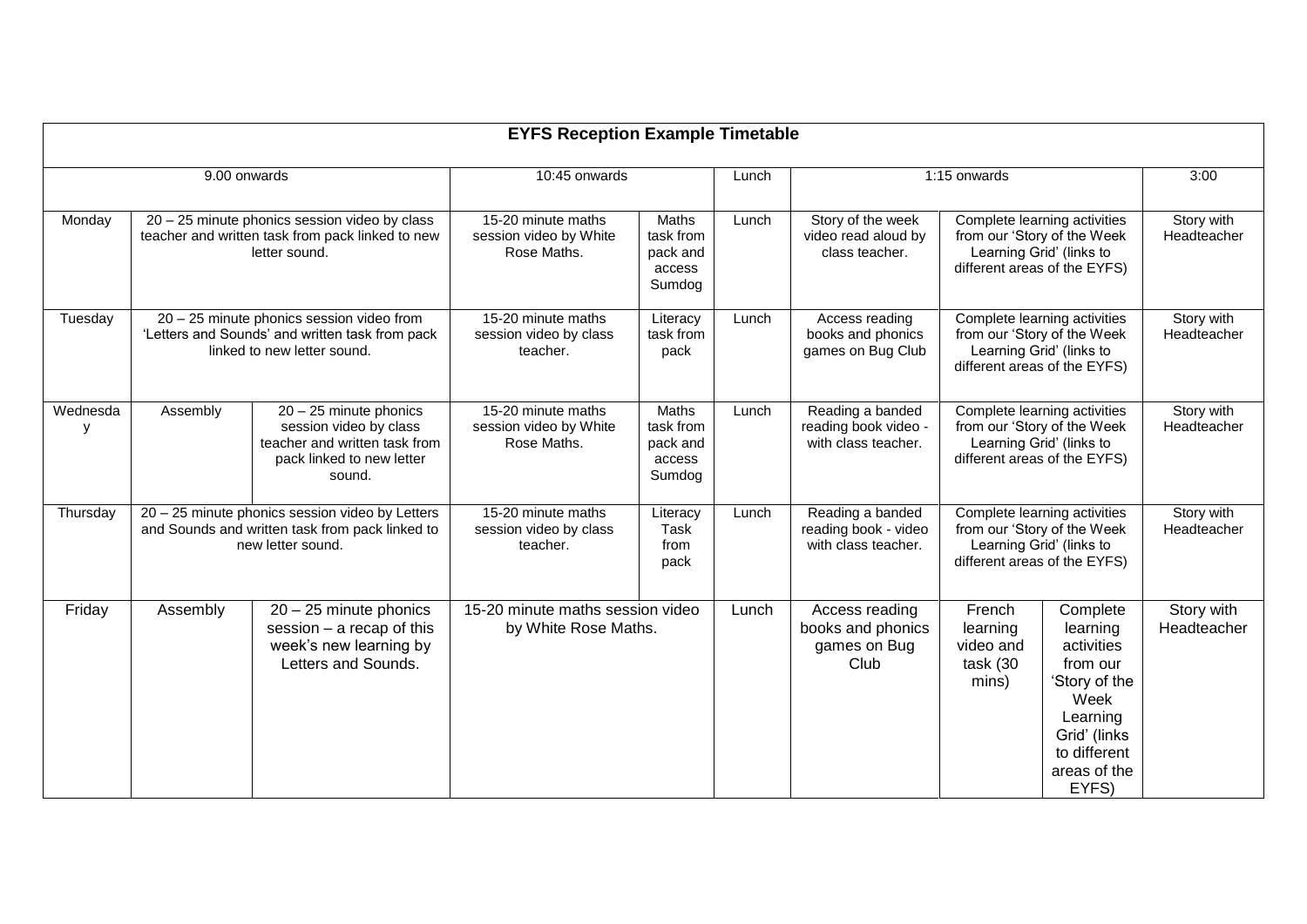### Nursery Example Timetable

|           | $9.15$ am-<br>$9.30$ am                                 | 9.30am-11am                                                                                                                                                    | $11$ am-<br>11.10am                      | $11.10$ am $- 11.35$                            | Afternoon                                                                  |
|-----------|---------------------------------------------------------|----------------------------------------------------------------------------------------------------------------------------------------------------------------|------------------------------------------|-------------------------------------------------|----------------------------------------------------------------------------|
| Monday    | Story of the week<br>video                              | Follow up activities sent in pack<br>linked to story. Practical/play-<br>based ideas and sheets - fine<br>motor/number/literacy.                               | Letters and<br>Sounds/Number<br>activity | Follow up with<br>repeating activity at<br>home | Continue with<br>practical/play-based<br>activities off grid sent<br>home. |
| Tuesday   | Story of the week<br>video                              | Follow up activities sent in pack<br>linked to story. Practical ideas<br>and sheets. Practical/play-based<br>ideas and sheets - fine<br>motor/number/literacy. | Letters and<br>Sounds/Number<br>activity | Follow up with<br>repeating activity at<br>home | Continue with<br>practical/play-based<br>activities off grid sent<br>home. |
| Wednesday | Story of the week<br>video                              | Follow up activities sent in pack<br>linked to story. Practical ideas<br>and sheets. Practical/play-based<br>ideas and sheets - fine<br>motor/number/literacy. | Letters and<br>Sounds/Number<br>activity | Follow up with<br>repeating activity at<br>home | Continue with<br>practical/play-based<br>activities off grid sent<br>home. |
| Thursday  | Story of the week<br>video                              | Follow up activities sent in pack<br>linked to story. Practical/play-<br>based ideas and sheets - fine<br>motor/number/literacy.                               | Letters and<br>Sounds/Number<br>activity | Follow up with<br>repeating activity at<br>home | Continue with<br>practical/play-based<br>activities off grid sent<br>home. |
| Friday    | Story of the week<br>video<br>Nursery rhyme<br>sent out | Follow up activities sent in pack<br>linked to story. Practical/play-<br>based ideas and sheets - fine<br>motor/number/literacy.                               | Consolidation of<br>weekly tasks         | Follow up with<br>repeating activity at<br>home | Continue with<br>practical activities off<br>grid sent home.               |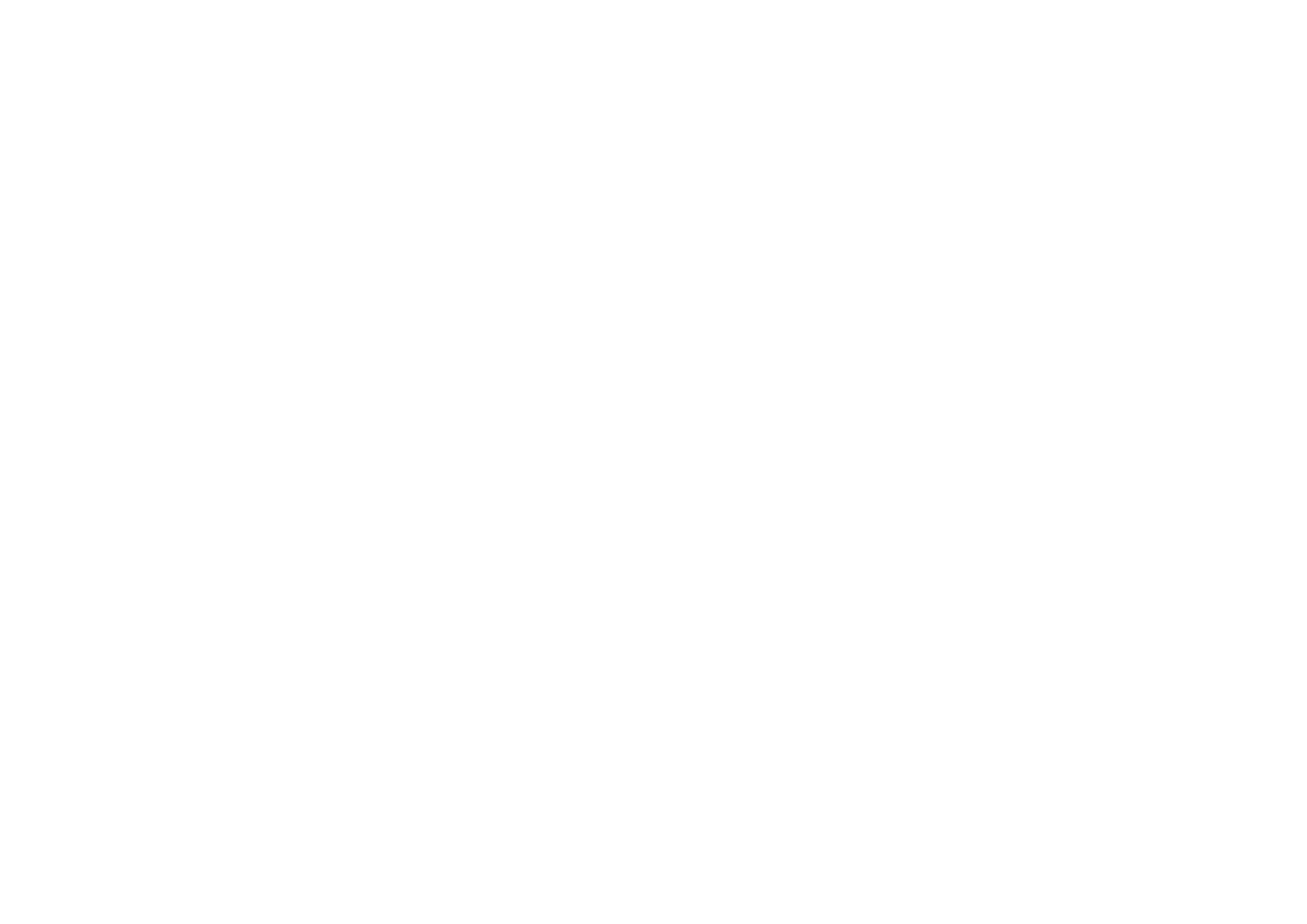**Appendix B – Home Learning Easy Guide**